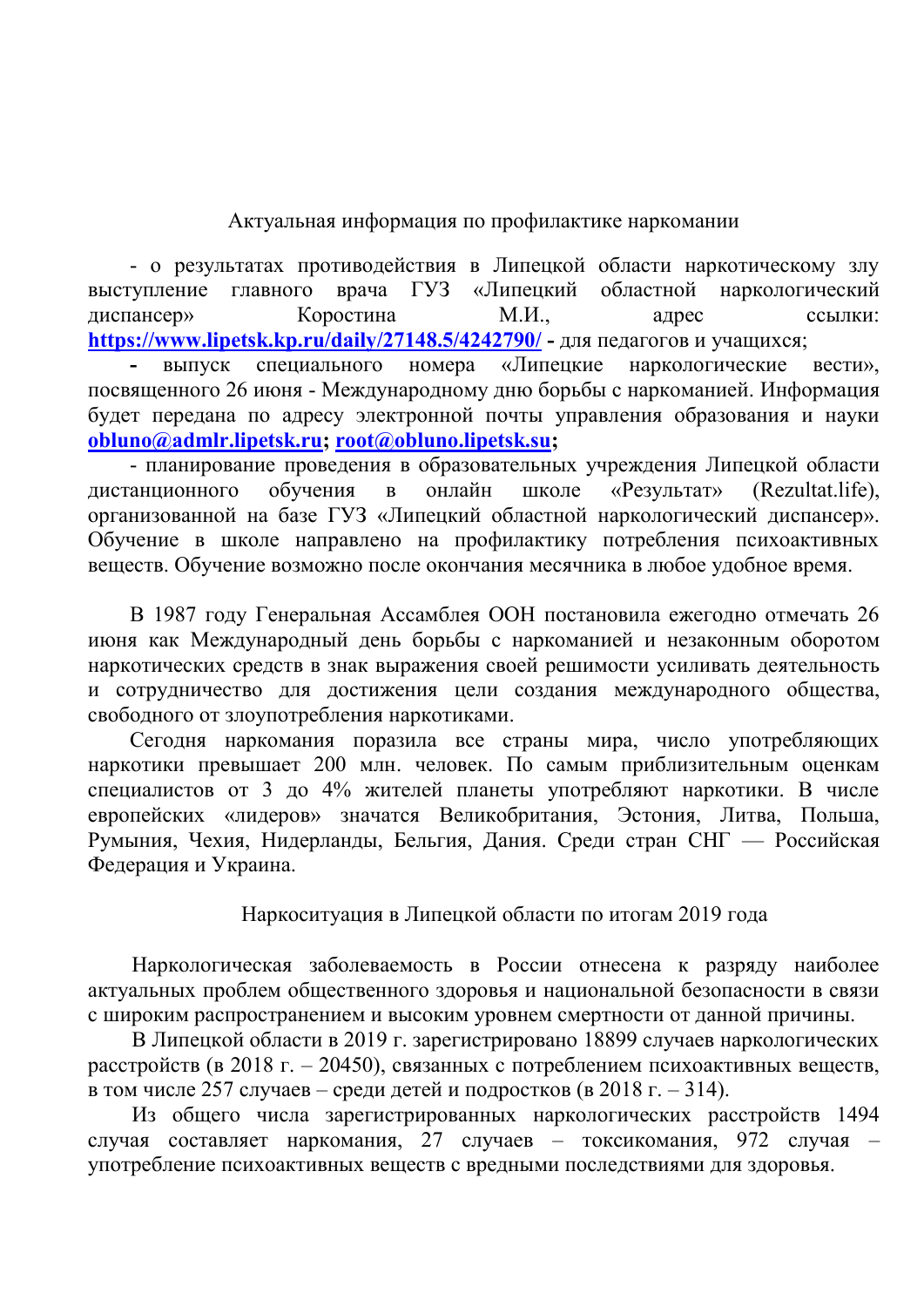Основным потребителем психоактивных веществ являются мужчины, на долю которых приходится около 82,8% наркологических заболеваний (2018 г. – 83,3%).

оставаться Однако весомым продолжает вклад  $\mathbf{B}$ наркологическую заболеваемость женского населения. В 2019 г. среди женщин зарегистрировано 236 случаев, связанных с приемом наркотиков и ненаркотических психоактивных веществ и 144 случая - употребление психоактивных веществ (с вредными последствиями для здоровья).

Уровень наркологической заболеваемости в целом по Липецкой области имеет по территориям и отдельным тенденцию к снижению, наркологическим заболеваниям складывается неоднородная ситуация, что показано в материалах информационного письма.

Психические и поведенческие расстройства, связанные с потреблением психоактивных вешеств (наркологические расстройства).

Общая заболеваемость наркологическими расстройствами.

 $\Pi$ <sub>o</sub> 11 «Сведения  $\mathbf{o}$ заболеваниях ланным ф. наркологическими расстройствами» в 2019 г. среди совокупного населения Липецкой области распространенность психических и поведенческих расстройств, связанных с употреблением психоактивных веществ составила 1652,0 (на 100 тыс. нас.). Темп снижения в сравнении со средним показателем за 2015-2019 г.г. составил 18,0%, с 2018 г. – 7,1% (табл. 1).

> • Динамика общей заболеваемости наркологическими расстройствами населения Липецкой области за 2015-2019 гг. (на 100 тыс. нас.)

> > • Таблица 1

| Наименование<br>территорий |        |                              | Годы   | Ранг<br>2019 г. | Средняя<br>забол-ть за<br>2015-2019 | Ранг<br>$\Pi$ <sup>O</sup> |        |                |
|----------------------------|--------|------------------------------|--------|-----------------|-------------------------------------|----------------------------|--------|----------------|
|                            | 2015   | 2019<br>2018<br>2016<br>2017 |        | Г.Г.            | средней                             |                            |        |                |
| Воловский р-н              | 2987,6 | 2950,3                       | 2875,0 | 2847,2          | 2600,1                              | $\overline{2}$             | 2852,0 | $\overline{2}$ |
| Грязинский р-н             | 2233,4 | 2113,5                       | 2000,7 | 2025,9          | 2053,5                              | 3                          | 2085,4 | $\overline{7}$ |
| Данковский р-н             | 2284,3 | 2078,0                       | 1758,2 | 1482,6          | 1329,9                              | 14                         | 1786,6 | 11             |
| Добринский р-н             | 2358,8 | 2233,5                       | 1610,3 | 1285,1          | 1450,7                              | 11                         | 1787,7 | 10             |
| Добровский р-н             | 2336,8 | 2295,8                       | 2148,1 | 1921,7          | 1882,6                              | 5                          | 2117,0 | 6              |
| Долгоруковский р-н         | 2427,5 | 2144,0                       | 1996,9 | 1597,2          | 1595,0                              | $\overline{7}$             | 1952,1 | 8              |
| Елецкий р-н                | 2697,3 | 2574,6                       | 2432,0 | 1600,5          | 1522,1                              | 9                          | 2165,3 | $\overline{4}$ |
| Задонский р-н              | 1737,3 | 1607,6                       | 1561,6 | 1570,8          | 1372,2                              | 13                         | 1569,9 | 16             |
| Измалковский р-н           | 1902,2 | 1895,0                       | 1795,2 | 1488,8          | 1411,5                              | 12                         | 1698,5 | 14             |
| Краснинский р-н            | 2225,9 | 2131,2                       | 1272,5 | 1039,7          | 962,4                               | 17                         | 1526,3 | 17             |
| Лебедянский р-н            | 1315,4 | 1313,1                       | 1277,5 | 1054,2          | 946,2                               | 19                         | 1181,3 | 20             |
| Лев-Толстовский р-<br>Н    | 2450,5 | 1897,0                       | 1795,2 | 1666,7          | 1514,9                              | 10                         | 1864,9 | 9              |
| Липецкий р-н               | 1894,4 | 1664,4                       | 1599,9 | 1598,6          | 1537,8                              | 8                          | 1659,0 | 15             |
| Становлянский р-н          | 3170,3 | 3009,3                       | 3139,3 | 3058,0          | 2865,4                              | $\mathbf{1}$               | 3048,5 | $\mathbf{1}$   |
| Тербунский р-н             | 2181,2 | 2226,8                       | 1822,4 | 1537,2          | 1155,9                              | 16                         | 1784,7 | 12             |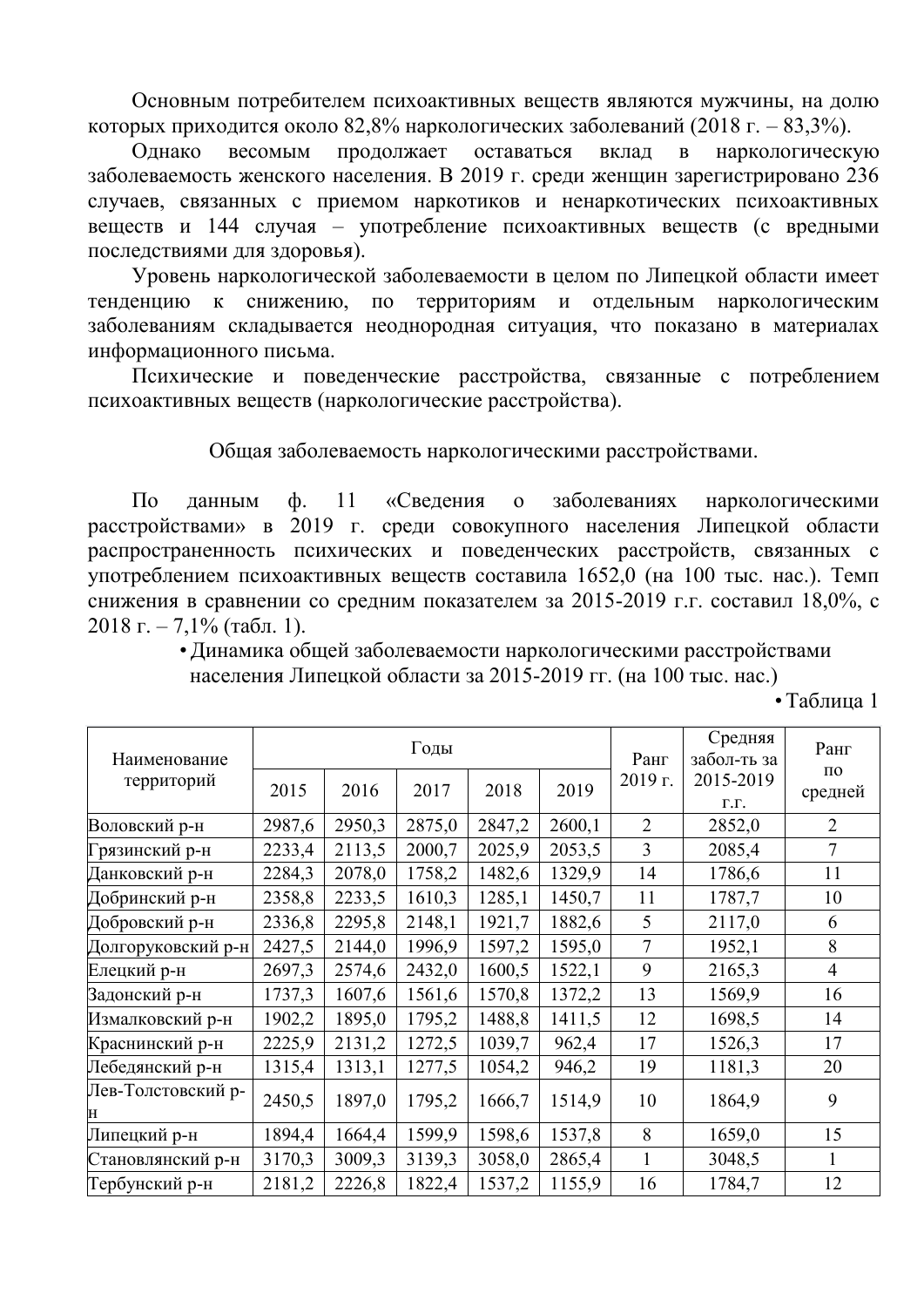| Усманский р-н    | 2198,3 | 2063,6 | 1719,8 | 1385,0 | 1232,3 | 15 | 1719,8 | 13 |
|------------------|--------|--------|--------|--------|--------|----|--------|----|
| Хлевенский р-н   | 1863,2 | 1713,4 | 1551,8 | 671,8  | 448,9  | 20 | 1249,8 | 19 |
| Чаплыгинский р-н | 1433,2 | 1465,2 | 1375,8 | 1151,1 | 958,2  | 18 | 1276,7 | 18 |
| г. Липецк        | 2371,3 | 2319.3 | 2261,0 | 1898,6 | 1735,7 |    | 2117,2 |    |
| г. Елец          | 3437,1 | 2842,9 | 2476,8 | 2153,4 | 2050,8 | 4  | 2592,2 |    |
| Липецкая область | 2355,5 | 2219,5 | 2072,1 | 1778,0 | 1652.0 |    | 2015,4 |    |

В сравнении со среднемноголетним показателем за 2015-2019 г.г. среди совокупного населения на всех территориях области зарегистрировано снижение общей заболеваемости наркологическими расстройствами.

заболеваемость возрастных Групп Обшая **BCCX**  $\Pi$ <sup>O</sup> отношению  $\mathbf{K}$ среднемноголетнему показателю 2015-2019 гг. имеет тенденцию к снижению. Темп снижения среди взрослых составил 17,2%, подростков - 37,6%, детей - 35,7%. Относительно 2018 г. заболеваемость взрослых снизилась на 6,7%, подростков - на 20,6% (табл. 2).

> Динамика распространенности наркологических расстройств по возрастным группам за 2015-2019 гг. (на 100 тыс. соотв. нас.)

| 10011114   |        |         |        |        |        |                   |  |  |  |
|------------|--------|---------|--------|--------|--------|-------------------|--|--|--|
| Показатели |        | Средняя |        |        |        |                   |  |  |  |
|            | 2015   | 2016    | 2017   | 2018   | 2019   | за 2015-2019 г.г. |  |  |  |
| Взрослые   | 2812,0 | 2669,6  | 2502,0 | 2156,9 | 2011,8 | 2430,5            |  |  |  |
| Подростки  | 1783,6 | 1424,1  | 1335,1 | 995,0  | 789,7  | 1265,5            |  |  |  |
| Дети       | 9,6    | 4,4     | 2,2    | 2,2    | 2,7    | 4,2               |  |  |  |

Ранжирование территорий по общей заболеваемости наркологическими расстройствами показало, что в 2019 г. наиболее высокий уровень заболеваемости сложился на 5 территориях области: в Воловском, Грязинском, Добровском, Становлянском районах и г. Ельце (> 1828,5 на 100 тыс. нас.).

 $Ta6\pi$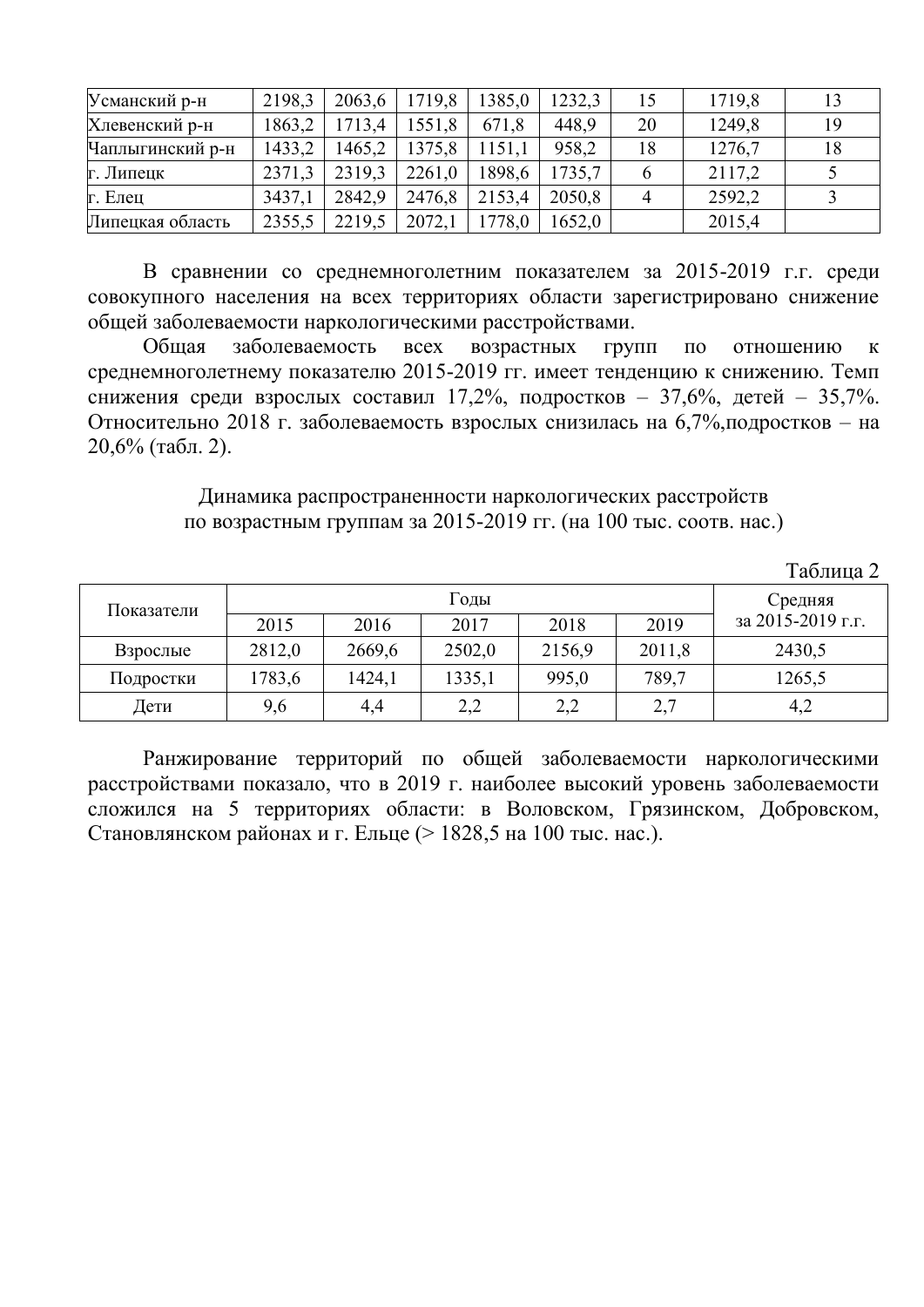

Рис. 1. Ранжирование территорий Липецкой области по уровням общей заболеваемости наркологическими расстройствами в 2019 г.

На 9 территориях (в Данковском, Добринском, Долгоруковском, Елецком, Задонском, Измалковском, Лев-Толстовском, Липецком районах и г. Липецке) сформировался повышенный уровень наркологических расстройств (1240,1-1828,5 на 100 тыс. нас.).

Относительно благополучная ситуация в отчетном году зарегистрирована в Краснинском, Лебедянском, Тербунском, Усманском, Хлевенском и Чаплыгинском районах (< 1240,1 на 100 тыс. нас.) (рис. 1).

Первичная заболеваемость наркологическими расстройствами совокупного населения области в 2019 г. – 132,1 (на 100 тыс. нас.), в сравнении со среднемноголетним показателем за 5-летний период снизилась на 4,6%, по отношению к 2018 г. выросла на 5,2% (табл. 3).

| Динамика первичной заболеваемости наркологическими расстройствами населения |  |
|-----------------------------------------------------------------------------|--|
| Липецкой области за 2015-2019 гг. (на 100 тыс. нас.)                        |  |
| $T_0$ $\sigma$ $\pi$                                                        |  |

|                |      |       |       |       |         |           |                  | таблица э |
|----------------|------|-------|-------|-------|---------|-----------|------------------|-----------|
| Наименование   |      |       | Годы  | Ранг  | Средняя | Ранг по   |                  |           |
| территорий     | 2015 | 2016  | 2017  | 2018  | 2019    | $2019$ г. | забол-ть за      | средней   |
|                |      |       |       |       |         |           | 2015-2019        |           |
|                |      |       |       |       |         |           | $\Gamma\Gamma$ . |           |
| Воловский р-н  | 46,2 | 194,6 | 180,2 | 283,9 | 193,8   |           | 179,7            |           |
| Грязинский р-н | 86,7 | 74,5  | 105,6 | 100,9 | 139,9   | 9         | 101,5            |           |
| Данковский р-н | 71,5 | 85,3  | 101,4 | 79,9  | 133,0   | 10        | 94,2             | 19        |
| Добринский р-н | 68,1 | 149,7 | 229,2 | 112,3 | 236,3   |           | 159,1            |           |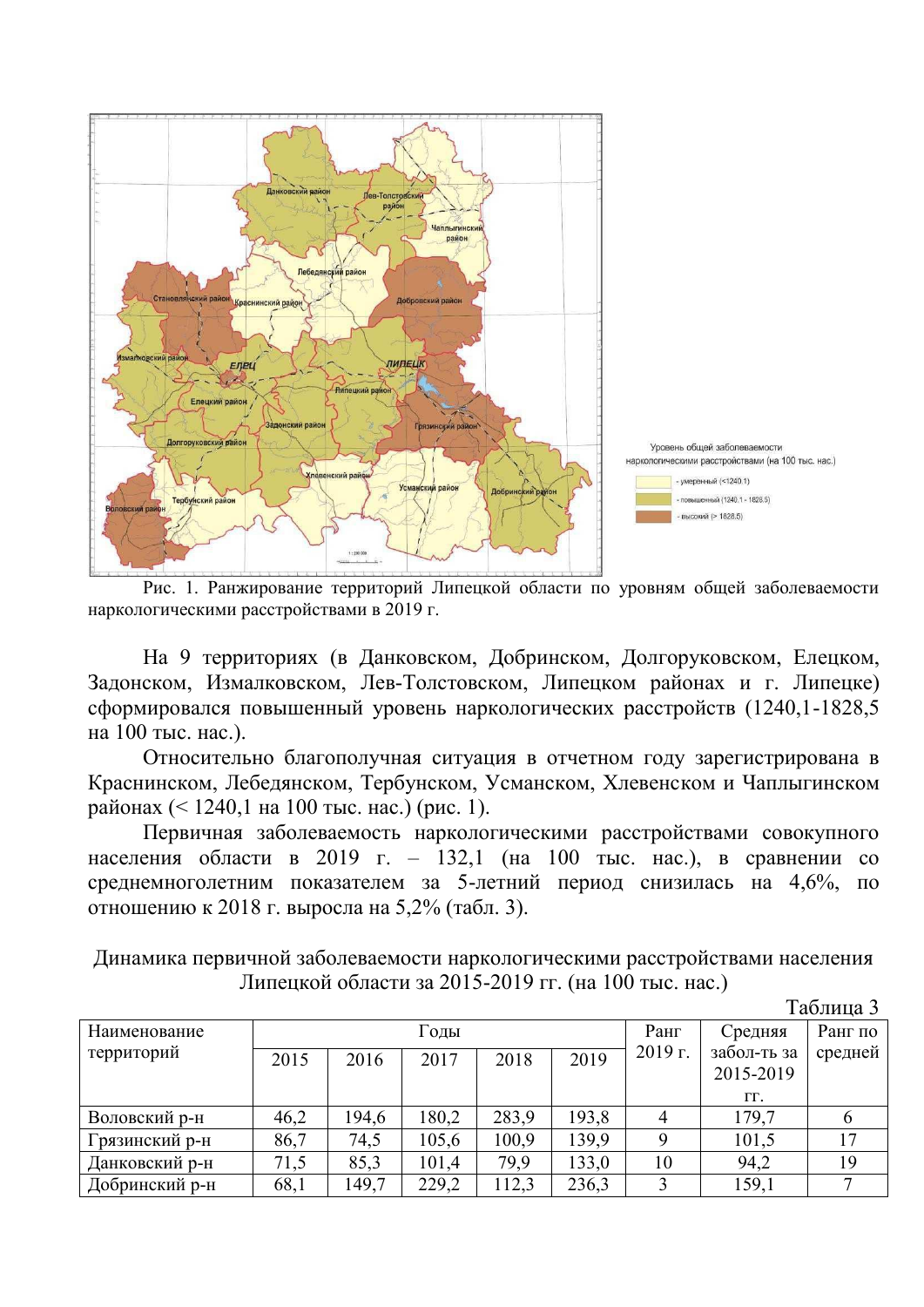| Добровский р-н    | 263,9 | 267,8 | 257,4 | 266,1 | 335,0 | 1              | 278,0 |                |
|-------------------|-------|-------|-------|-------|-------|----------------|-------|----------------|
| Долгоруковский р- | 80,7  | 161,8 | 368,3 | 239,9 | 173,2 | 7              | 204,8 | $\overline{4}$ |
| н                 |       |       |       |       |       |                |       |                |
| Елецкий р-н       | 188,0 | 186,4 | 141,4 | 62,5  | 122,2 | 13             | 140,1 | 10             |
| Задонский р-н     | 62,8  | 124,8 | 96,4  | 88,9  | 93,2  | 18             | 93,2  | 20             |
| Измалковский р-н  | 133,7 | 110,4 | 79,9  | 88,3  | 64,5  | 19             | 95,4  | 18             |
| Краснинский р-н   | 155,7 | 133,7 | 160,1 | 65,0  | 99,6  | 16             | 122,8 | 12             |
| Лебедянский р-н   | 247,4 | 236,3 | 231,6 | 250,6 | 245,7 | $\overline{2}$ | 242,3 | $\overline{2}$ |
| Лев-Толстовский   | 143,1 | 149,6 | 112,6 | 101,6 | 60,8  | 20             | 113,5 | 14             |
| $p-H$             |       |       |       |       |       |                |       |                |
| Липецкий р-н      | 177,7 | 116,2 | 98,3  | 139,9 | 129,0 | 11             | 132,2 | 11             |
| Становлянский р-н | 94,4  | 44,7  | 169,4 | 97,7  | 122,1 | 14             | 105,6 | 16             |
| Тербунский р-н    | 94,6  | 246,4 | 111,7 | 140,2 | 182,7 | 6              | 155,1 | 8              |
| Усманский р-н     | 93,3  | 87,6  | 109,2 | 139,1 | 124,6 | 12             | 110,8 | 15             |
| Хлевенский р-н    | 176,0 | 185,2 | 124,1 | 186,0 | 94,0  | 17             | 153,1 | 9              |
| Чаплыгинский р-н  | 304,1 | 242,0 | 124,8 | 185,2 | 183,6 | 5              | 208,0 | 3              |
| г. Липецк         | 116,0 | 141,4 | 147,3 | 104,0 | 102,7 | 15             | 122,3 | 13             |
| г. Елец           | 294,4 | 181,2 | 140,0 | 158,1 | 160,9 | 8              | 186,9 | 5              |
| Липецкая область  | 142,2 | 146,6 | 145,6 | 125,6 | 132,1 |                | 138,4 |                |

Динамика первичных наркологических расстройств населения Липецкой области по возрастным группам за 2015-2019 гг.

(на 100 тыс. соотв. нас.)

Таблица 4

| Показатели | Годы  | Средняя   |       |            |       |                  |
|------------|-------|-----------|-------|------------|-------|------------------|
|            | 2015  | 2016      | 2017  | 2018       | 2019  | за 2015-2019 гг. |
| Взрослые   | 54,8  | 157,9     | 155,2 | 140,5      | 148,0 | 151,3            |
| Подростки  | 572,2 | 665,5     | 734,0 | 420,5      | 429.4 | 564,3            |
| Дети       | 2,8   | <b>LA</b> | 0,5   | <b>1,1</b> | 1,1   | 1.4              |

В сравнении с 2018 г. заболеваемость детей осталась на том же уровне, заболеваемость взрослого населения выросла – на 5,3%, подростков – на 2,1%. По отношению к показателю за 2015-2019 гг. темп снижения первичной заболеваемости среди взрослых - 2,2%, подростков - 23,9%, детей - 21,4% (табл. 4).

В сравнении со среднемноголетним показателем за 2015-2019 гг. среди совокупного населения области рост первичной заболеваемости наркологическими расстройствами зарегистрирован на 8 территориях области: в Воловском, Грязинском, Добринском, Добровском, Лебедянском, Становлянском, Тербунском и Усманском районах.

Ранжирование территорий  $\Pi$ <sup>O</sup> заболеваемости наркологическими расстройствами с впервые установленным диагнозом показало, что в 2019 г. наиболее высокий уровень заболеваемости сложился на 4 территориях области: в Воловском, Добринском, Добровском и Лебедянском районах (> 187,6 на 100 тыс. нас.).

На 10 территориях (в Грязинском, Данковском, Долгоруковском, Елецком, Липецком, Становлянском, Тербунском, Усманском, Чаплыгинском районах и г.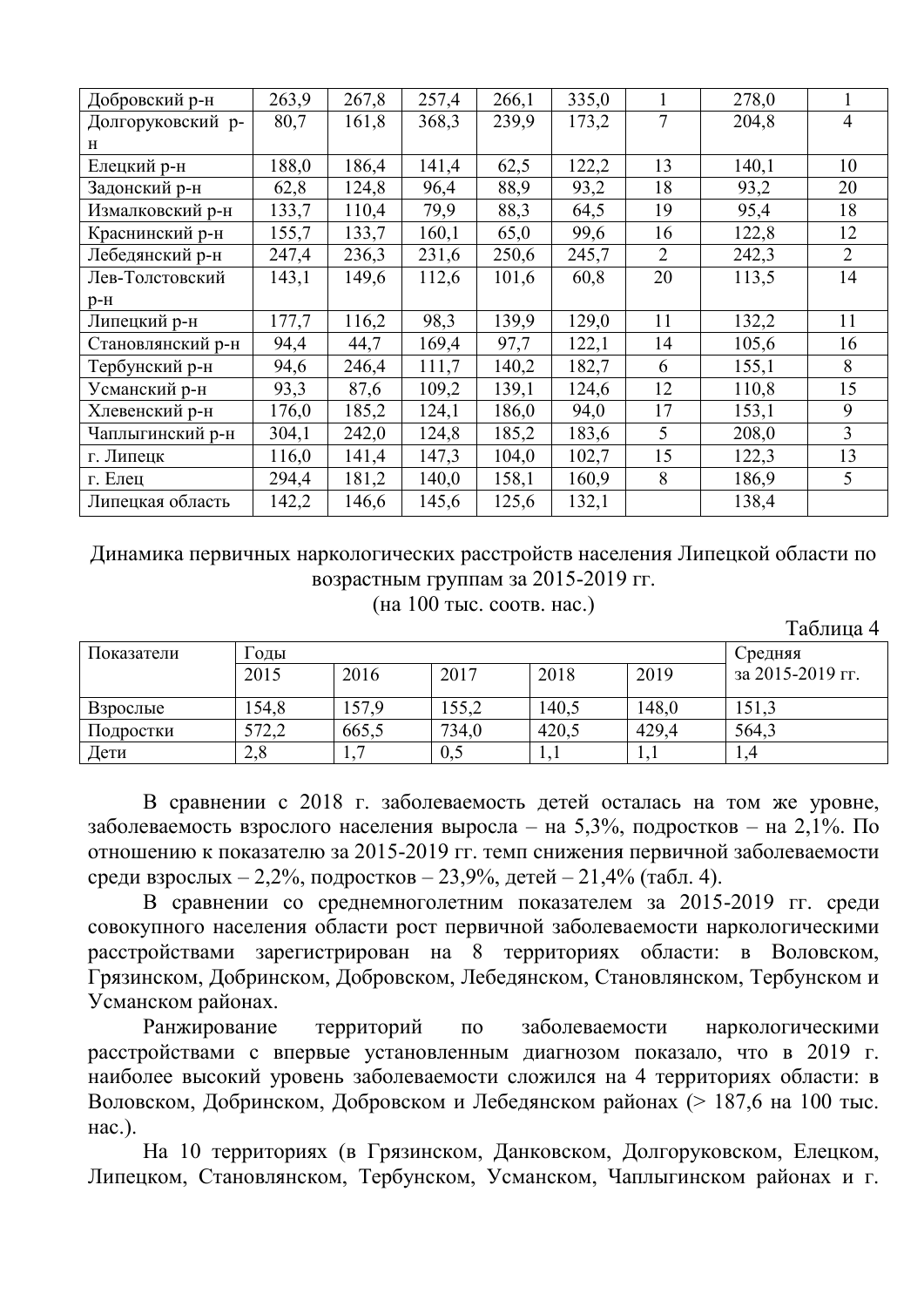Ельце) сформировался повышенный уровень наркологических расстройств (107,1-187,6 на 100 тыс. нас.).

Относительно благополучная ситуация в отчетном году зарегистрирована в Задонском, Измалковском, Краснинском, Лев-Толстовском, Хлевенском районах и г. Липецке  $(< 107.1$  на 100 тыс. нас.) (рис. 2).



Рис. 2. Ранжирование территорий Липецкой области по уровням первичной заболеваемости наркологическими расстройствами в 2019 г.

Предупреждение и снижение заболеваемости подрастающего поколения является важнейшим условием сохранения общественного здоровья.

В Липецкой области показатель первичной заболеваемости наркологическими расстройствами детского и подросткового населения в 2019 г. составил 64,4 (на 100 тыс. нас.). В сравнении со среднемноголетним показателем за 2015-2019 г.г. заболеваемость снизилась на 21,5%, по отношению к 2018 г. – на 4,9%.

Среднеобластной показатель первичной заболеваемости наркологическими расстройствами среди несовершеннолетнего населения в 2019 г. превышен на 6 территориях области (Добринский, Добровский. Лебелянский. Липенкий. Усманский районы и г. Липецк).

По результатам проведенного ранжирования среди несовершеннолетнего населения наиболее высокий уровень наркологической заболеваемости с впервые зарегистрирован  $\overline{B}$ Добринском, Добровском, установленным диагнозом Лебедянском, Липецком районах (>111,3 на 100 тыс. нас. 0-17 лет) (рис. 3).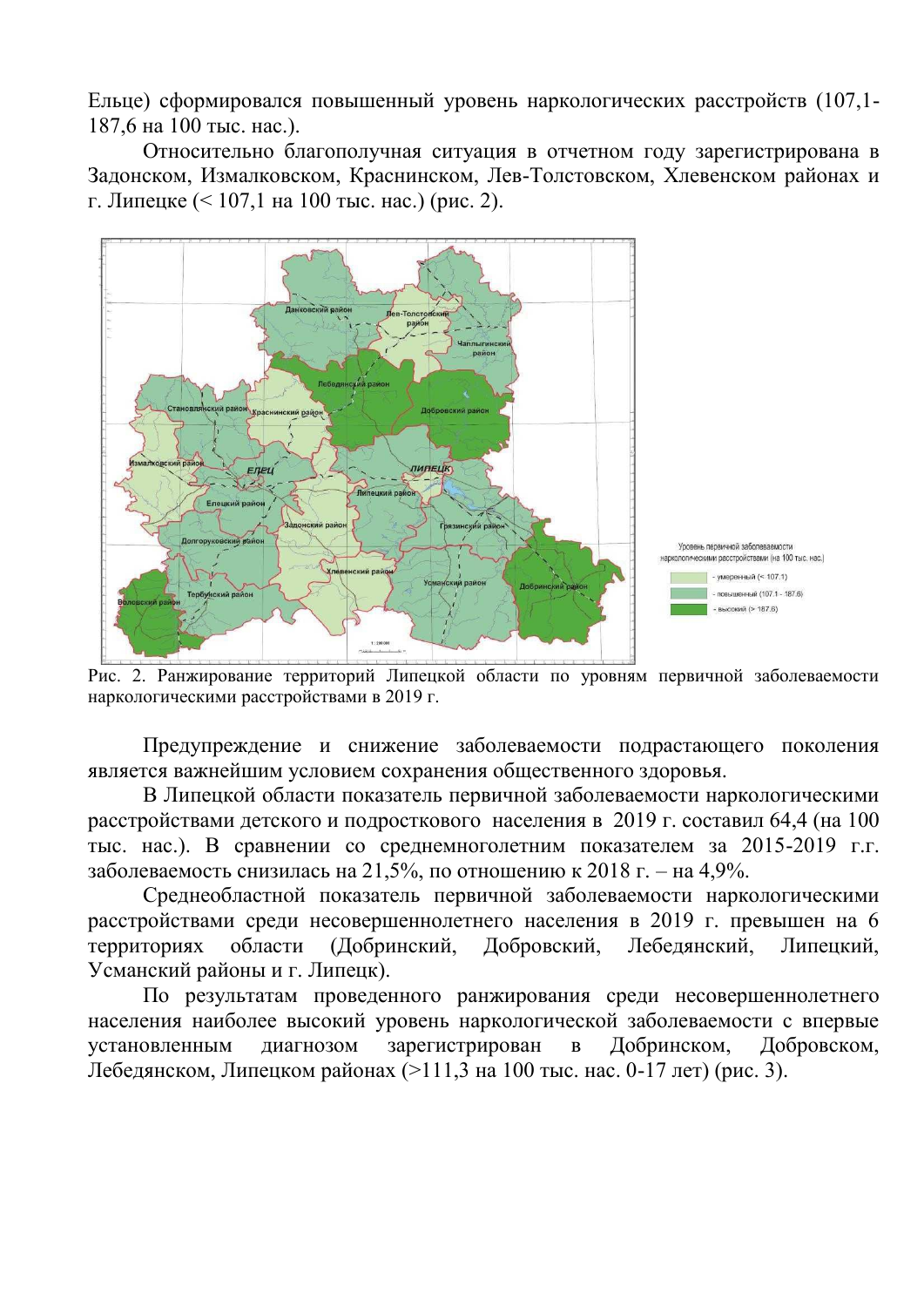

Рис. 3. Ранжирование территорий Липецкой области по уровням первичной наркологической заболеваемости детского и подросткового населения в 2019 г.

В число территорий с повышенным уровнем первичной наркологической заболеваемости среди детей и подростков вошли Данковский, Елецкий, Лев -Толстовский, Тербунский, Усманский, Чаплыгинский районы и г. Липецк (7,1-111,3 на 100 тыс. нас.). Умеренный риск наркологической заболеваемости зарегистрирован Грязинском районе  $\approx$  7,1 на 100 тыс. нас.). На 8 муниципальных  $\overline{R}$ территориях(Воловском, Долгоруковском, Задонском, Измалковском, Краснинском, Становлянском, Хлевенском районах и г. Ельце) первичная наркологическая заболеваемость в отчетном году среди детей и подростков не зарегистрирована.

К Международному дню борьбы с употреблением наркотиков и их незаконным оборотом во многих странах мира проводятся просветительские онлайн мероприятия и акции, направленные на осведомление населения, и прежде всего молодежи, о вреде и последствиях употребления наркотиков и на пропаганду здорового образа жизни, чтобы еще раз напомнить человечеству, каким страшным недугом является наркомания. Так, в нашей стране силами региональных Управлений по контролю за оборотом наркотиков УМВД России совместно с наркологами и представителями общественности и власти проводится активная проблеме работа, посвященная наркомании, лечению реабилитации  $\overline{M}$ Также наркопотребителей. в работу активно включаются молодежные  $\overline{M}$ общественные организации под девизом «НЕТ наркотикам!».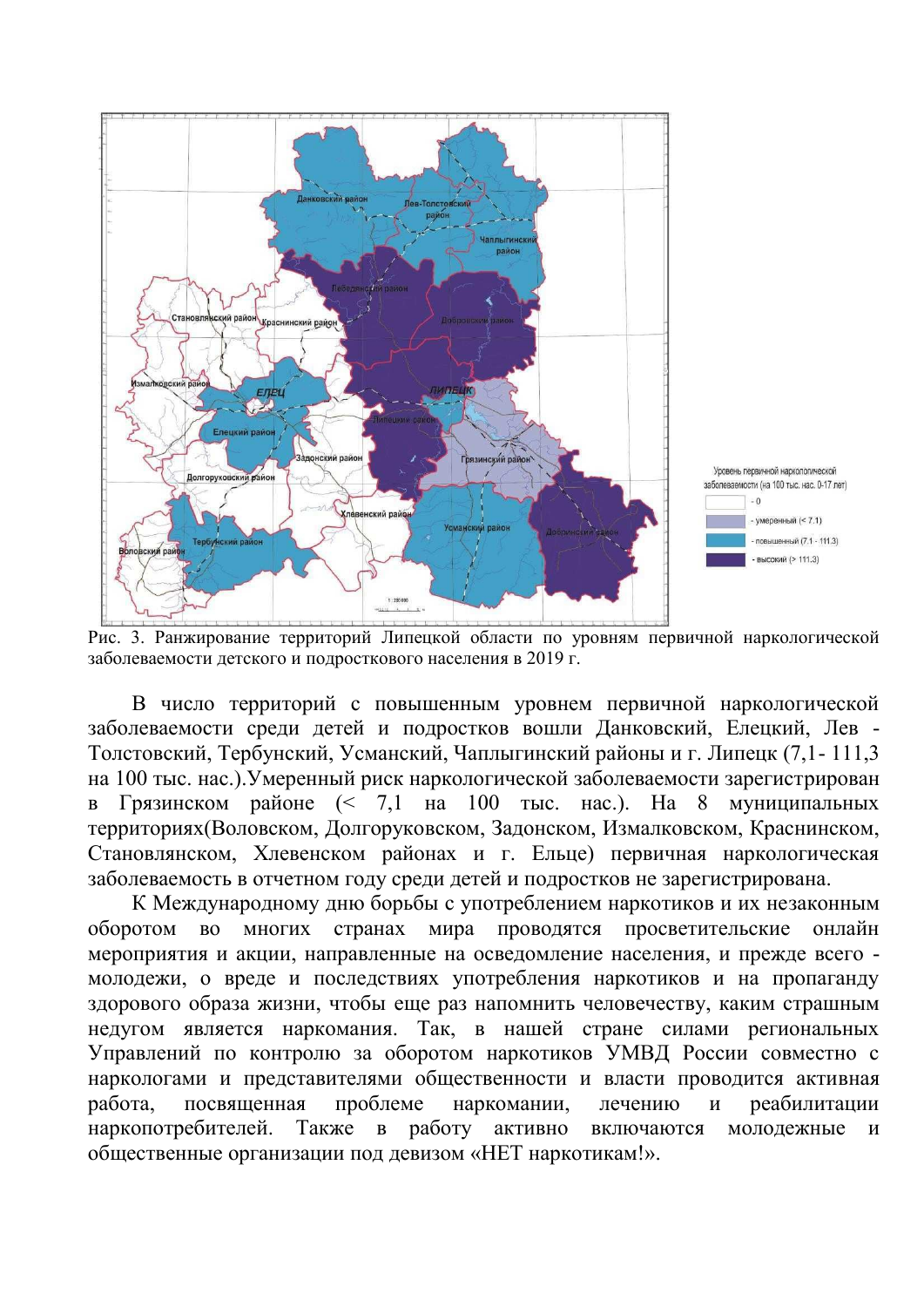При построении профилактической работы необходимо учитывать несколько факторов:

по данным соцопросов, основные мотивы первых проб «любопытства». «интереса», «за компанию» остаются ведущими;

из ответов опрошенных можно сделать вывод, что необходимые условия начала потребления наркотиков включают в себя праздность и скуку на фоне асоциального круга общения;

в зависимости от возраста от употребления наркотиков удерживает опасность заболеть ВИЧ-инфекцией и вирусными гепатитами В и С большинство молодых людей 18-24 лет (21,7%);

полное привыкание (38,4%), ранняя смерть (36,0%) и осознанное отрицательное отношение к употреблению наркотиков (85,4%) влияет на отказ от употребления наркотиков среди населения 30-39 лет;

боязнь оказаться в тюрьме (11,1%) и потеря уважения близких (16,6%) служит сдерживающим фактором для респондентов старшего возраста 50-59 лет;

граждане 25-29 лет не употребляют наркотики из-за боязни остаться ненужным обществу (15,5%), 40-49 лет – из-за боязни отлучения от семьи (28,6%);

необходимо учитывать активизацию пропаганды наркопотребления через сеть Интернет.

Типичные ошибки при проведении первичной профилактики наркомании:

использование неточной или вводящей в заблуждение терминологии в отношении наркотических средств, как, например, искусственное разведение на «сильные» и «слабые» наркотики. Все они несут смерть и поэтому запрещены Конвенцией ООН:

сообщения о потреблении наркотиков людьми, добившимися успеха и славы в обществе:

привлечение внимания людей к прибылям, которые могут быть получены от незаконной торговли наркотиками;

информация  $\overline{00}$ уличной стоимости конфискованных партий наркотических средств;

если вы создаете иллюзию многочисленности потребителей наркотиков.

Не рекомендуется в профилактической работе:

- проводить профилактику с использованием демонстраций наркоманской  $\bullet$ атрибутики;
- предоставлять информацию о действии, способах приготовления  $\bullet$ ИЛИ приобретения психоактивных веществ;
- упоминать названия наркотических веществ;
- обсуждать состояния, которые переживает наркоман, употребляющий наркотики;